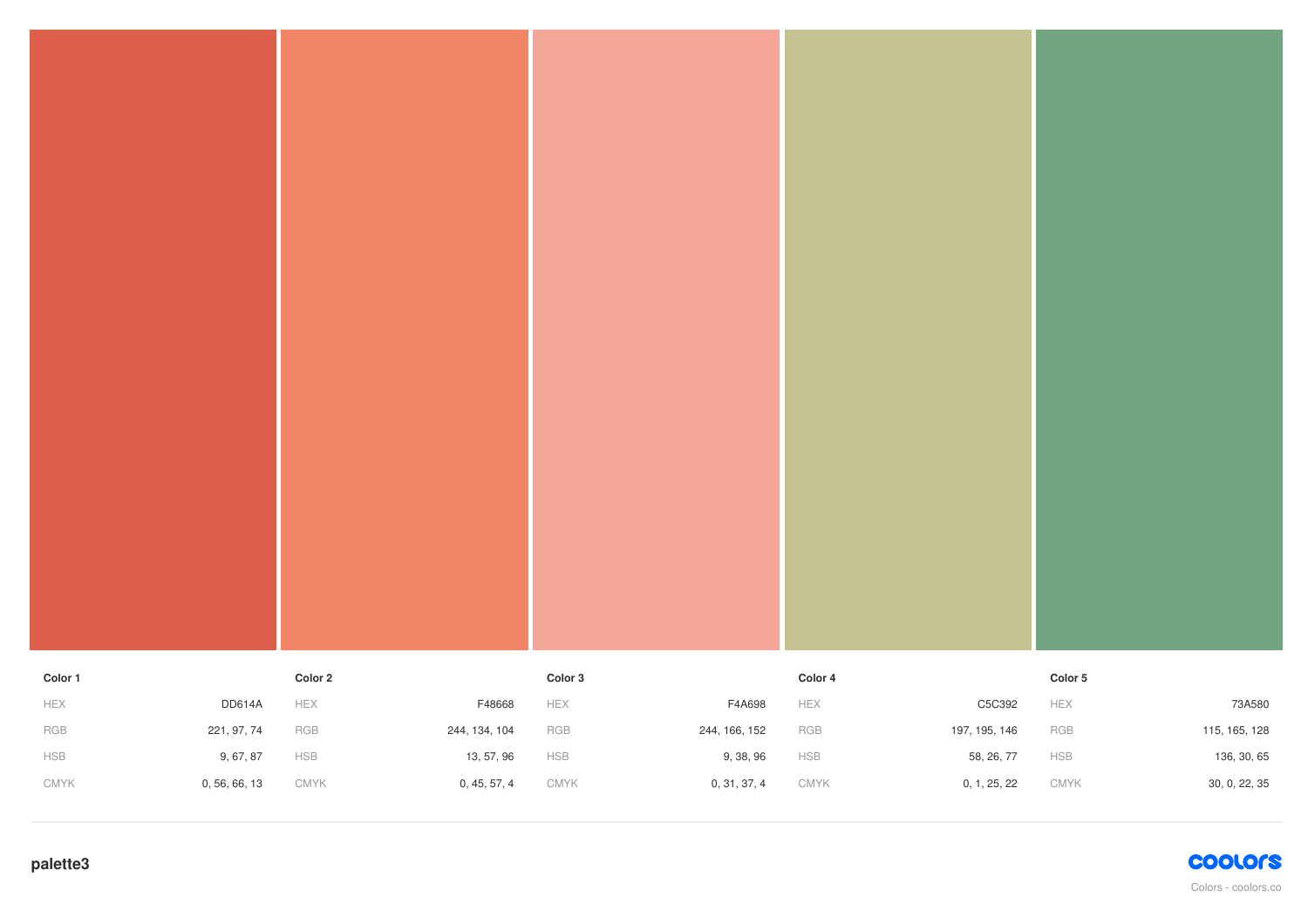| $+100%$  | FFFFFF        | FFFFFF        | FFFFFF        | FFFFFF        | FFFFFF        |
|----------|---------------|---------------|---------------|---------------|---------------|
| $+87.5%$ | FBEBE9        | FEF0EC        | FEF4F2        | F8F8F1        | EEF4EF        |
| $+75%$   | F6D7D2        | FCE1D9        | FCE9E6        | F0F0E3        | DCE9DF        |
| $+62.5%$ | F2C4BC        | FBD1C6        | FBDED9        | E9E9D6        | CBDDD0        |
| $+50%$   | EEB0A5        | <b>F9C2B3</b> | FAD3CC        | E2E1C8        | <b>B9D2C0</b> |
| $+37.5%$ | EA9C8F        | F8B3A0        | <b>F8C8C0</b> | <b>DBDABA</b> | A8C7B0        |
| $+25%$   | E58878        | <b>F6A48D</b> | F7BDB3        | D3D2AC        | 96BCA0        |
| $+12.5%$ | E17562        | F5957A        | F6B2A6        | CCCB9F        | 85B190        |
| $0\%$    | <b>DD614A</b> | F48668        | F4A698        | C5C392        | 73A580        |
| $-12.5%$ | D7462C        | F1653F        | F0806C        | <b>B6B475</b> | 60966E        |
| $-25%$   | <b>BA3A23</b> | EE4517        | <b>EB593F</b> | A7A559        | 52805E        |
| $-37.5%$ | 9B301E        | <b>CA380F</b> | E13618        | 8C8A4A        | 446B4F        |
| $-50%$   | 7C2718        | A12C0C        | B42B13        | 706E3B        | 37563F        |
| $-62.5%$ | 5D1D12        | 792109        | 87200E        | 54532C        | 29402F        |
| $-75%$   | 3E130C        | 511606        | 5A1609        | 38371D        | 1B2B1F        |
| $-87.5%$ | 1F0A06        | 280B03        | 2D0B05        | 1C1C0F        | 0E1510        |
| $-100%$  | 000000        | 000000        | 000000        | 000000        | 000000        |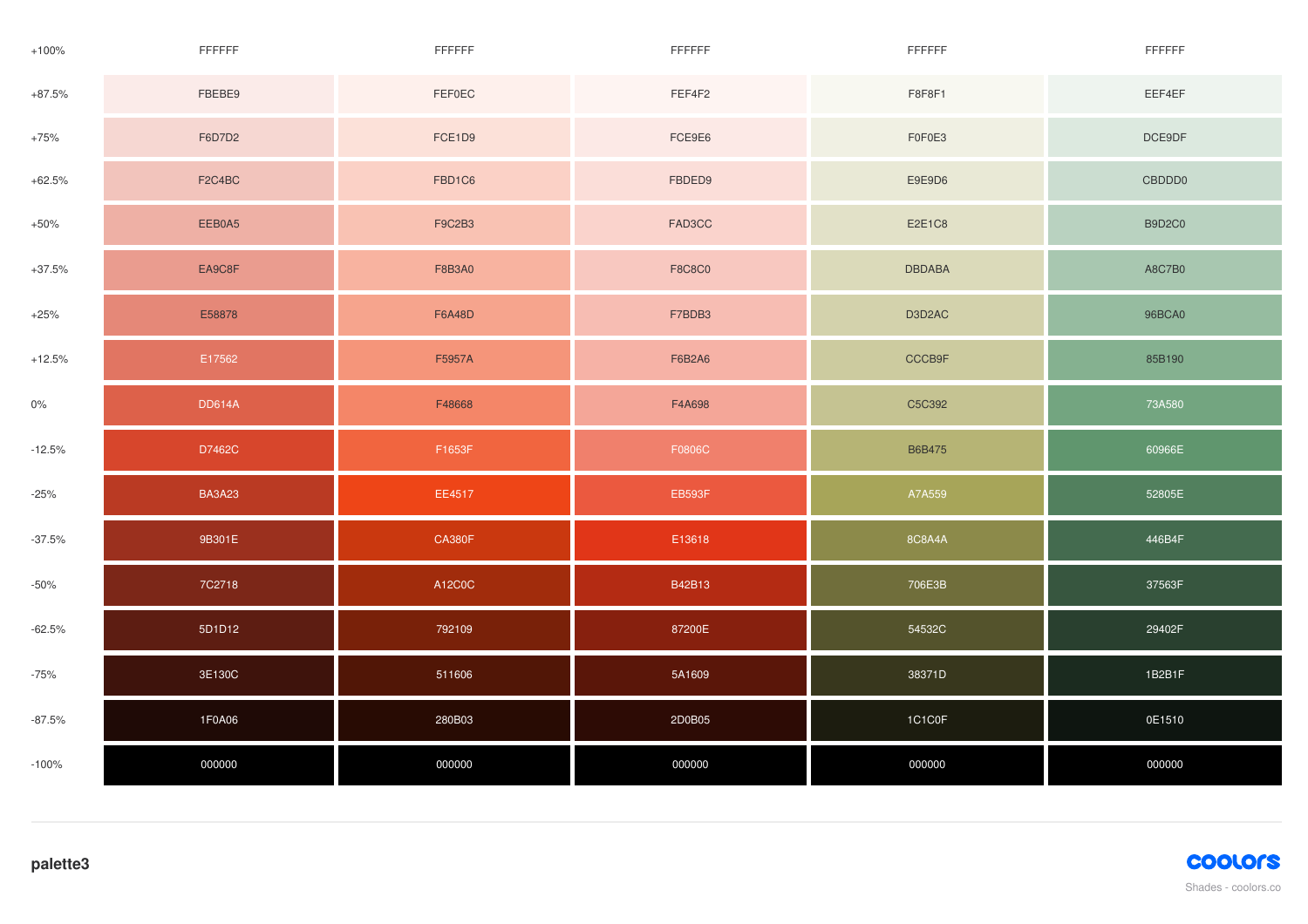| $+100%$  | DD4949        | F46969 | F49797 | C49191        | A57474 |
|----------|---------------|--------|--------|---------------|--------|
| $+87.5%$ | <b>DD4C49</b> | F46D69 | F49997 | C49791        | 9F7A76 |
| $+75%$   | <b>DD4F49</b> | F47069 | F49B97 | C49E91        | 998077 |
| $+62.5%$ | DD5249        | F47469 | F49D97 | C4A491        | 928679 |
| $+50%$   | <b>DD554A</b> | F47869 | F49F98 | C5AA92        | 8C8D7A |
| $+37.5%$ | <b>DD584A</b> | F47B68 | F4A098 | C5B092        | 86937C |
| $+25%$   | DD5B4A        | F47F68 | F4A298 | C5B792        | 80997D |
| $+12.5%$ | DD5E4A        | F48268 | F4A498 | C5BD92        | 799F7F |
| $0\%$    | <b>DD614A</b> | F48668 | F4A698 | C5C392        | 73A580 |
| $-12.5%$ | CB5E5C        | E3827A | E8A4A4 | BFBD98        | 739F85 |
| $-25%$   | B85B6F        | D17F8B | DDA2AF | B8B79F        | 739989 |
| $-37.5%$ | A65881        | C07B9D | D1A0BB | <b>B2B0A5</b> | 73938E |
| $-50%$   | 935594        | AF78AE | C69FC6 | ABAAAB        | 748D93 |
| $-62.5%$ | 8152A6        | 9D74C0 | BA9DD2 | A5A4B1        | 748697 |
| $-75%$   | 6E4FB8        | 8C70D1 | AE9BDD | 9E9EB8        | 74809C |
| $-87.5%$ | 5C4CCB        | 7A6DE3 | A399E9 | 9897BE        | 747AA0 |
| $-100%$  | 4949DD        | 6969F4 | 9797F4 | 9191C4        | 7474A5 |